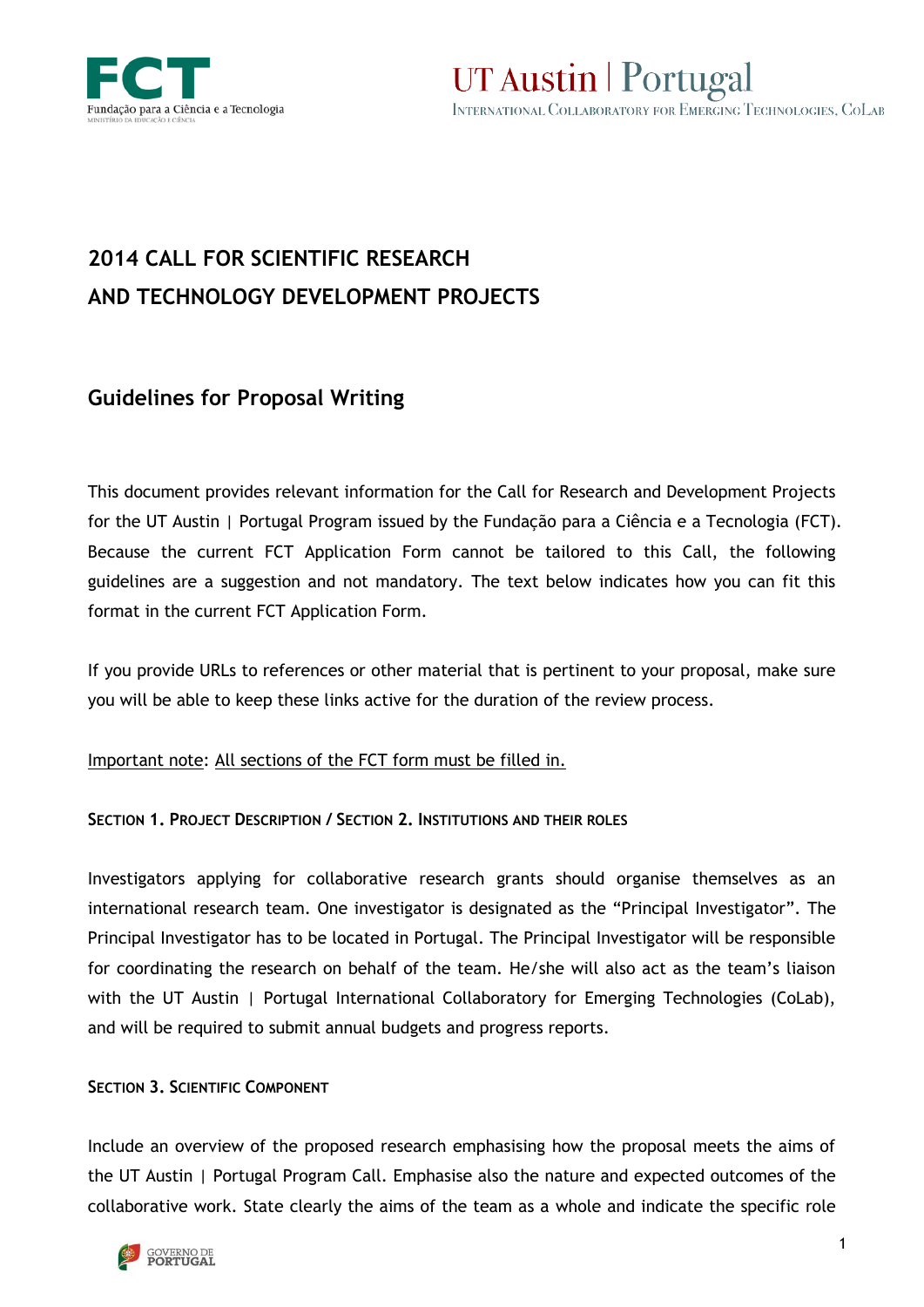



played by each member in achieving those goals. Explain the advantages of conducting the proposed studies as a collaborative effort.

*Use the space provided in section 3.1.b: Executive summary*

Include a detailed outline of the proposed research, including preliminary results. The detailed presentation should delineate the specific contributions of each member of the team. *Use the space provided in sections 3.2.2 (Plan and Methods) and 3.2.3 (Tasks)*

### **SECTION 4. RESEARCH TEAM**

Only members of the Portuguese groups should be designated in the FCT form. To complete this, all members should obtain the Public Key from the [FCT SIG](http://www.fct.pt/fctsig) website. Other members of the team should be described in the "Annex to Application".

**SECTION 5. FUNDED PROJECTS**

This section of the FCT form should be filled in only by the Portuguese groups.

**SECTION 6. EXPECTED INDICATORS**

This section of the FCT form should be filled in for the team as a whole (Portuguese and international members).

### **SECTION 7. BUDGET / SECTION 8. BUDGET RATIONALE**

These sections of the FCT form are applicable only to the Portuguese institutions participating in the call and do not involve the UT Austin team's budget.

### **SECTION 9. ATTACHMENTS**

For collaborative research grants, create and **upload a single pdf file** with the following content:

 An overview of the proposed research emphasising how the proposal meets the aims of the UT Austin |Portugal Call. Emphasise also the nature and expected outcomes of the collaborative work. State clearly the aims of the team as a whole and indicate the specific role played by each member in achieving those goals. Explain the advantages of